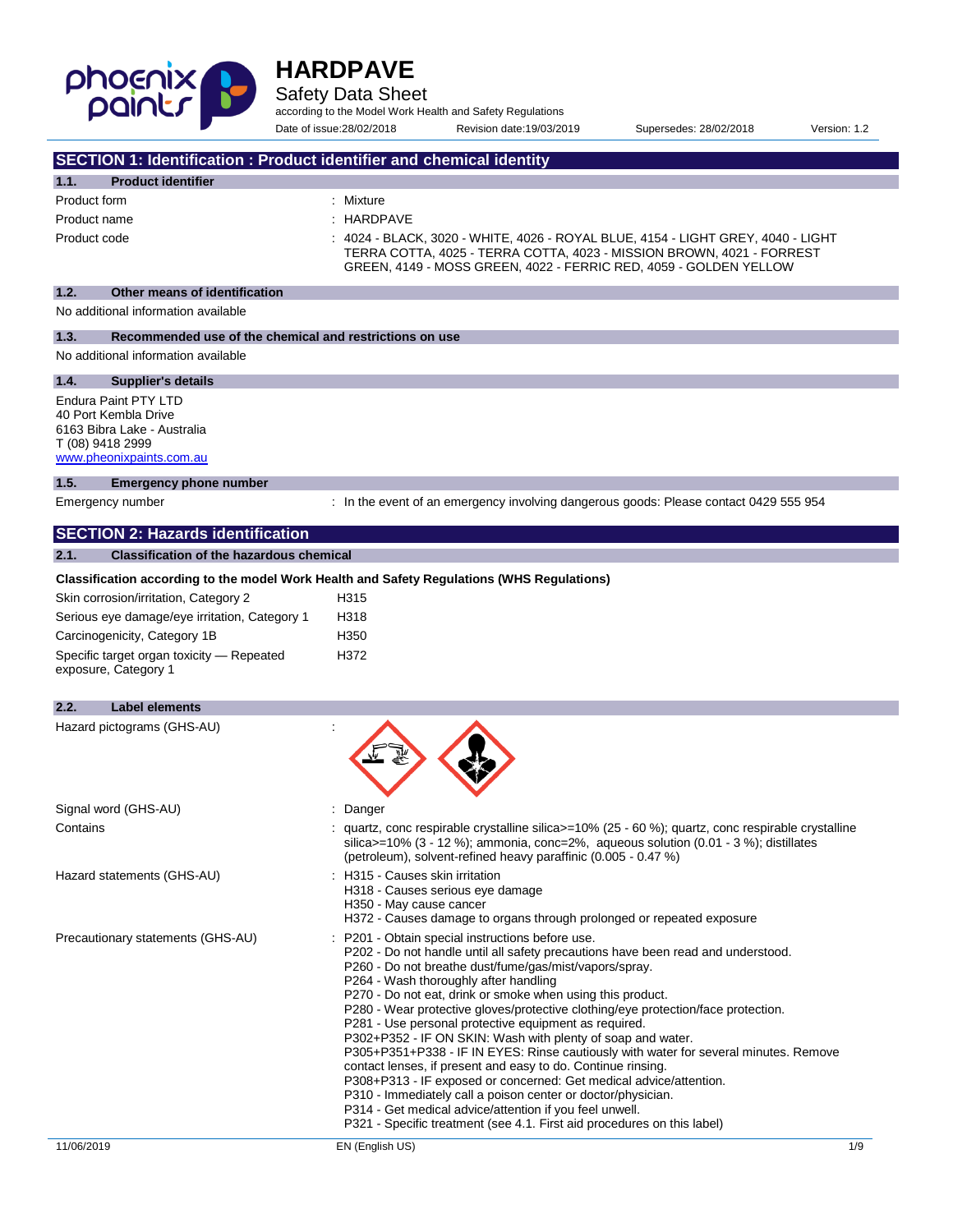Safety Data Sheet

according to the Model Work Health and Safety Regulations

P332+P313 - If skin irritation occurs: Get medical advice/attention. P362 - Take off contaminated clothing and wash before reuse. P405 - Store locked up. P501 - Dispose of contents/container in accordance with all local, regional, national and international regulations.

#### **2.3. Other hazards**

No additional information available

#### **SECTION 3: Composition/Information on ingredients**

| <b>Name</b>                                               | CAS-No.    | <b>Compound type</b> | $\frac{9}{6}$  | <b>Classification</b><br>according to the<br>model Work Health<br>and Safety<br><b>Regulations (WHS</b><br><b>Regulations)</b> |
|-----------------------------------------------------------|------------|----------------------|----------------|--------------------------------------------------------------------------------------------------------------------------------|
| quartz, conc respirable crystalline silica>=10%           | 14808-60-7 |                      | $25 - 60$      | STOT RE 1, H372                                                                                                                |
| quartz, conc respirable crystalline silica>=10%           | 14808-60-7 |                      | $3 - 12$       | STOT RE 1, H372                                                                                                                |
| ammonia, conc=2%, aqueous solution                        | 1336-21-6  |                      | $0.01 - 3$     | Skin Corr. 1B, H314<br>Aquatic Acute 1, H400                                                                                   |
| distillates (petroleum), solvent-refined heavy paraffinic | 64741-88-4 |                      | $0.005 - 0.47$ | Carc. 1B, H350                                                                                                                 |

|        | <b>SECTION 4: First aid measures</b>                                       |                                                                                                                                                                                                                                                           |
|--------|----------------------------------------------------------------------------|-----------------------------------------------------------------------------------------------------------------------------------------------------------------------------------------------------------------------------------------------------------|
| 4.1.   | <b>Description of first aid measures</b>                                   |                                                                                                                                                                                                                                                           |
|        | First-aid measures general                                                 | : IF exposed or concerned: Get medical advice/attention. Call a poison center/doctor/physician if<br>you feel unwell. Get medical advice/attention if you feel unwell.                                                                                    |
|        | First-aid measures after inhalation                                        | : Remove person to fresh air and keep comfortable for breathing.                                                                                                                                                                                          |
|        | First-aid measures after skin contact                                      | Wash skin with plenty of water. Take off contaminated clothing. If skin irritation occurs: Get<br>medical advice/attention.                                                                                                                               |
|        | First-aid measures after eye contact                                       | Rinse eyes with water as a precaution. Rinse cautiously with water for several minutes.<br>Remove contact lenses, if present and easy to do. Continue rinsing. If eye irritation persists:<br>Get medical advice/attention. Call a physician immediately. |
|        | First-aid measures after ingestion                                         | : Call a poison center/doctor/physician if you feel unwell.                                                                                                                                                                                               |
| 4.2.   | Symptoms caused by exposure                                                |                                                                                                                                                                                                                                                           |
|        | Symptoms/effects after skin contact                                        | : Irritation.                                                                                                                                                                                                                                             |
|        | Symptoms/effects after eye contact                                         | : Serious damage to eyes.                                                                                                                                                                                                                                 |
| 4.3.   | Indication of any immediate medical attention and special treatment needed |                                                                                                                                                                                                                                                           |
|        | Other medical advice or treatment                                          | : Treat symptomatically.                                                                                                                                                                                                                                  |
|        | <b>SECTION 5: Firefighting measures</b>                                    |                                                                                                                                                                                                                                                           |
| 5.1.   | <b>Extinguishing media</b>                                                 |                                                                                                                                                                                                                                                           |
|        | Suitable extinguishing media                                               | : Water spray. Dry powder. Foam. Carbon dioxide.                                                                                                                                                                                                          |
| 5.2.   | Special hazards arising from the substance or mixture                      |                                                                                                                                                                                                                                                           |
|        | No additional information available                                        |                                                                                                                                                                                                                                                           |
| 5.3.   | Special protective equipment and precautions for fire-fighters             |                                                                                                                                                                                                                                                           |
|        | Protection during firefighting                                             | Do not attempt to take action without suitable protective equipment. Self-contained breathing<br>apparatus. Complete protective clothing.                                                                                                                 |
|        | <b>SECTION 6: Accidental release measures</b>                              |                                                                                                                                                                                                                                                           |
| 6.1.   | Personal precautions, protective equipment and emergency procedures        |                                                                                                                                                                                                                                                           |
| 6.1.1. | For non-emergency personnel                                                |                                                                                                                                                                                                                                                           |
|        | Emergency procedures                                                       | Only qualified personnel equipped with suitable protective equipment may intervene. Do not<br>breathe dust/fume/gas/mist/vapors/spray. Avoid breathing dust/fume/gas/mist/vapors/spray.<br>Avoid contact with skin and eyes.                              |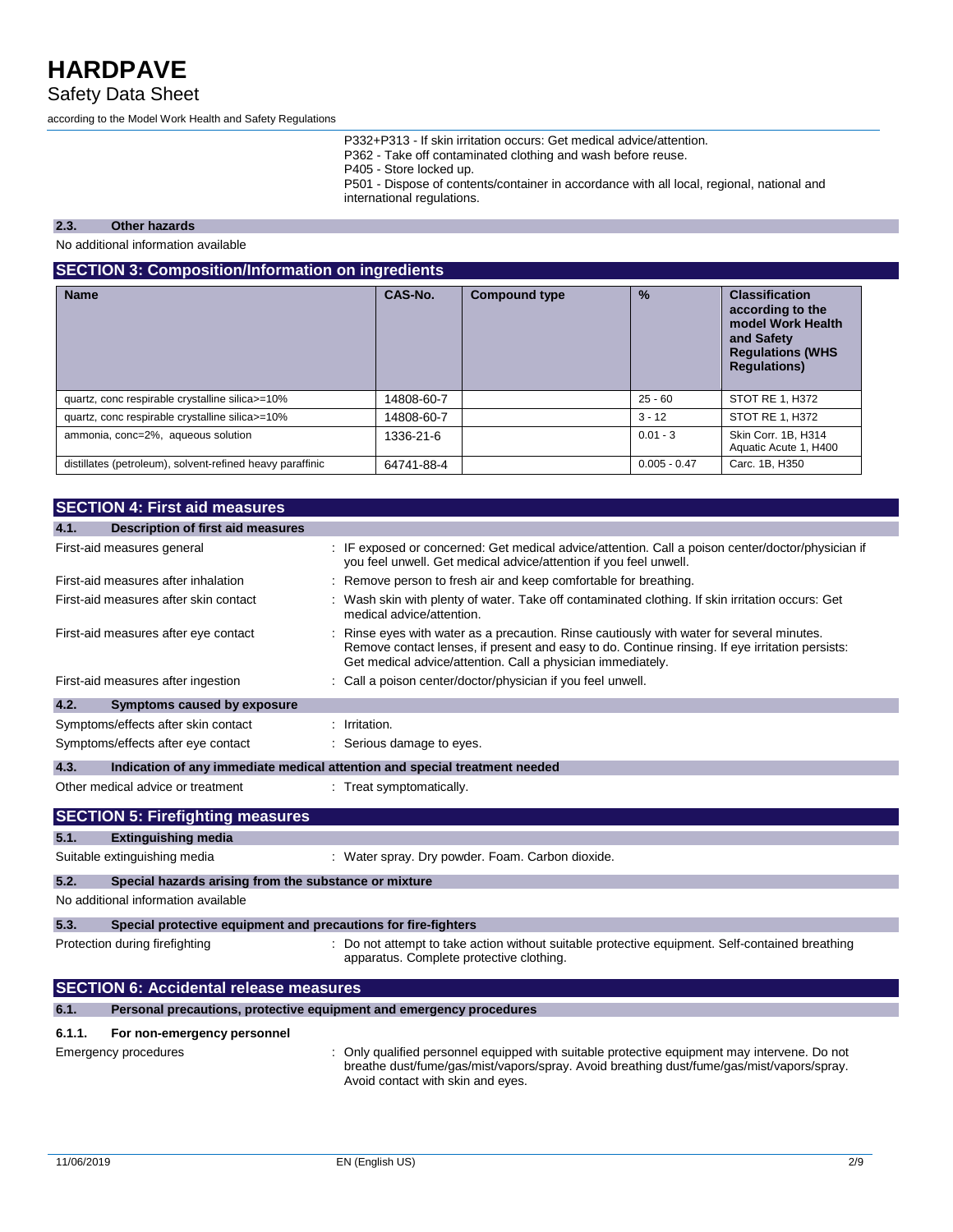### Safety Data Sheet

|                 | according to the Model Work Health and Safety Regulations    |                                |                                                                                                 |                                                                                                                                                                                                                                                                                                                                                                                                                                                                                                                                                                                                                                                                              |
|-----------------|--------------------------------------------------------------|--------------------------------|-------------------------------------------------------------------------------------------------|------------------------------------------------------------------------------------------------------------------------------------------------------------------------------------------------------------------------------------------------------------------------------------------------------------------------------------------------------------------------------------------------------------------------------------------------------------------------------------------------------------------------------------------------------------------------------------------------------------------------------------------------------------------------------|
| 6.1.2.          | For emergency responders                                     |                                |                                                                                                 |                                                                                                                                                                                                                                                                                                                                                                                                                                                                                                                                                                                                                                                                              |
|                 | Protective equipment                                         |                                | refer to section 8 Exposure controls/personal protection".                                      | : Do not attempt to take action without suitable protective equipment. For further information                                                                                                                                                                                                                                                                                                                                                                                                                                                                                                                                                                               |
| 6.2.            | <b>Environmental precautions</b>                             |                                |                                                                                                 |                                                                                                                                                                                                                                                                                                                                                                                                                                                                                                                                                                                                                                                                              |
|                 |                                                              |                                | Avoid release to the environment. Notify authorities if product enters sewers or public waters. |                                                                                                                                                                                                                                                                                                                                                                                                                                                                                                                                                                                                                                                                              |
| 6.3.            | Methods and material for containment and cleaning up         |                                |                                                                                                 |                                                                                                                                                                                                                                                                                                                                                                                                                                                                                                                                                                                                                                                                              |
|                 | Methods for cleaning up                                      |                                | waters.                                                                                         | : Take up liquid spill into absorbent material. Notify authorities if product enters sewers or public                                                                                                                                                                                                                                                                                                                                                                                                                                                                                                                                                                        |
|                 |                                                              |                                | SECTION 7: Handling and storage, including how the chemical may be safely used                  |                                                                                                                                                                                                                                                                                                                                                                                                                                                                                                                                                                                                                                                                              |
| 7.1.            | <b>Precautions for safe handling</b>                         |                                |                                                                                                 |                                                                                                                                                                                                                                                                                                                                                                                                                                                                                                                                                                                                                                                                              |
|                 | Precautions for safe handling                                |                                | Avoid contact with skin and eyes.                                                               | : Ensure good ventilation of the work station. Obtain special instructions before use. Do not<br>handle until all safety precautions have been read and understood. Take all necessary<br>technical measures to avoid or minimize the release of the product on the workplace. Limit<br>quantities of product at the minimum necessary for handling and limit the number of exposed<br>workers. Provide local exhaust or general room ventilation. Wear personal protective<br>equipment. Floors, walls and other surfaces in the hazard area must be cleaned regularly. Do<br>not breathe dust/fume/gas/mist/vapors/spray. Avoid breathing dust/fume/gas/mist/vapors/spray. |
|                 | Hygiene measures                                             |                                | handling the product.                                                                           | Separate working clothes from town clothes. Launder separately. Wash contaminated clothing<br>before reuse. Do not eat, drink or smoke when using this product. Always wash hands after                                                                                                                                                                                                                                                                                                                                                                                                                                                                                      |
| 7.2.            |                                                              |                                | Conditions for safe storage, including any incompatibilities                                    |                                                                                                                                                                                                                                                                                                                                                                                                                                                                                                                                                                                                                                                                              |
|                 | Storage conditions                                           |                                | : Store locked up. Store in a well-ventilated place. Keep cool.                                 |                                                                                                                                                                                                                                                                                                                                                                                                                                                                                                                                                                                                                                                                              |
|                 | <b>SECTION 8: Exposure controls/personal protection</b>      |                                |                                                                                                 |                                                                                                                                                                                                                                                                                                                                                                                                                                                                                                                                                                                                                                                                              |
| 8.1.            | Control parameters - exposure standards                      |                                |                                                                                                 |                                                                                                                                                                                                                                                                                                                                                                                                                                                                                                                                                                                                                                                                              |
|                 | quartz, conc respirable crystalline silica>=10% (14808-60-7) |                                |                                                                                                 |                                                                                                                                                                                                                                                                                                                                                                                                                                                                                                                                                                                                                                                                              |
|                 | <b>USA - ACGIH</b>                                           | ACGIH TWA (mg/m <sup>3</sup> ) |                                                                                                 | 0.025 mg/m <sup>3</sup> (Silica-Crystalline Quartz; USA; Time-<br>weighted average exposure limit 8 h; TLV - Adopted<br>Value; Respirable fraction)                                                                                                                                                                                                                                                                                                                                                                                                                                                                                                                          |
|                 | quartz, conc respirable crystalline silica>=10% (14808-60-7) |                                |                                                                                                 |                                                                                                                                                                                                                                                                                                                                                                                                                                                                                                                                                                                                                                                                              |
|                 | USA - ACGIH                                                  | ACGIH TWA (mg/m <sup>3</sup> ) |                                                                                                 | 0.025 mg/m <sup>3</sup> (Silica-Crystalline Quartz; USA; Time-<br>weighted average exposure limit 8 h; TLV - Adopted<br>Value; Respirable fraction)                                                                                                                                                                                                                                                                                                                                                                                                                                                                                                                          |
|                 |                                                              |                                |                                                                                                 |                                                                                                                                                                                                                                                                                                                                                                                                                                                                                                                                                                                                                                                                              |
|                 | <b>Exposure limit values of other components</b>             |                                |                                                                                                 |                                                                                                                                                                                                                                                                                                                                                                                                                                                                                                                                                                                                                                                                              |
| 8.2.            | <b>Monitoring</b>                                            |                                |                                                                                                 |                                                                                                                                                                                                                                                                                                                                                                                                                                                                                                                                                                                                                                                                              |
|                 | No additional information available                          |                                |                                                                                                 |                                                                                                                                                                                                                                                                                                                                                                                                                                                                                                                                                                                                                                                                              |
| 8.3.            | Appropriate engineering controls                             |                                |                                                                                                 |                                                                                                                                                                                                                                                                                                                                                                                                                                                                                                                                                                                                                                                                              |
|                 | Appropriate engineering controls                             |                                | : Ensure good ventilation of the work station.                                                  |                                                                                                                                                                                                                                                                                                                                                                                                                                                                                                                                                                                                                                                                              |
| 8.4.            | Personal protective equipment                                |                                |                                                                                                 |                                                                                                                                                                                                                                                                                                                                                                                                                                                                                                                                                                                                                                                                              |
| Hand protection |                                                              |                                | : Protective gloves                                                                             |                                                                                                                                                                                                                                                                                                                                                                                                                                                                                                                                                                                                                                                                              |
| Eye protection  |                                                              |                                | : Safety glasses                                                                                |                                                                                                                                                                                                                                                                                                                                                                                                                                                                                                                                                                                                                                                                              |
|                 | Skin and body protection                                     |                                | : Wear suitable protective clothing                                                             |                                                                                                                                                                                                                                                                                                                                                                                                                                                                                                                                                                                                                                                                              |
|                 |                                                              |                                |                                                                                                 |                                                                                                                                                                                                                                                                                                                                                                                                                                                                                                                                                                                                                                                                              |
|                 | Respiratory protection                                       |                                | : Wear respiratory protection.                                                                  |                                                                                                                                                                                                                                                                                                                                                                                                                                                                                                                                                                                                                                                                              |
|                 | Environmental exposure controls                              |                                | : Avoid release to the environment.                                                             |                                                                                                                                                                                                                                                                                                                                                                                                                                                                                                                                                                                                                                                                              |
|                 |                                                              |                                |                                                                                                 |                                                                                                                                                                                                                                                                                                                                                                                                                                                                                                                                                                                                                                                                              |

| 9.1. SECTION 9: Physical and chemical properties |                 |     |
|--------------------------------------------------|-----------------|-----|
| <b>Physical state</b>                            | Liauid          |     |
| 11/06/2019                                       | EN (English US) | 3/9 |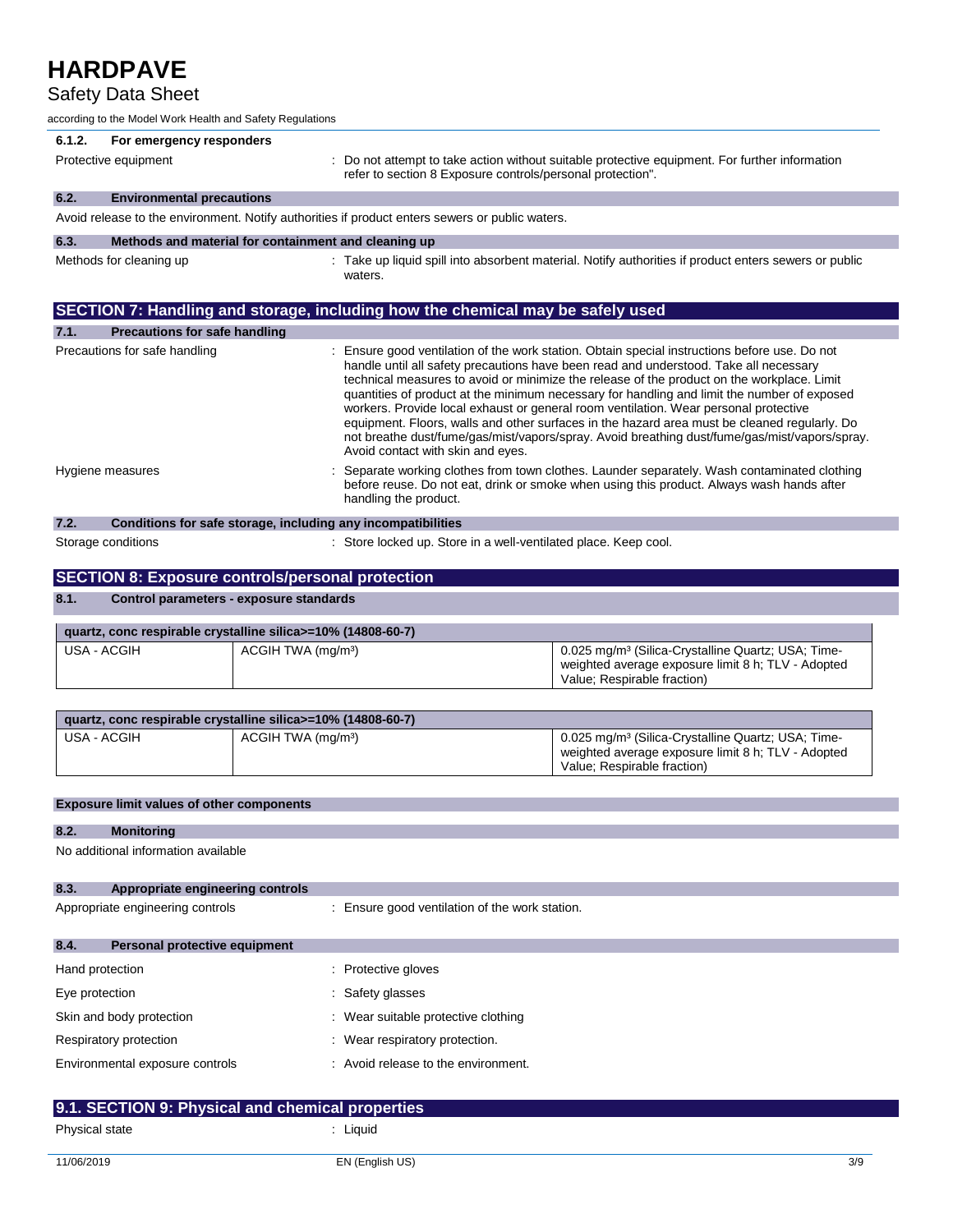### Safety Data Sheet

according to the Model Work Health and Safety Regulations

| Appearance                                                                                                      |                                                                                                                                                                           |
|-----------------------------------------------------------------------------------------------------------------|---------------------------------------------------------------------------------------------------------------------------------------------------------------------------|
| Color                                                                                                           | : No data available                                                                                                                                                       |
| Odor                                                                                                            | : No data available                                                                                                                                                       |
| Odor threshold                                                                                                  | : No data available                                                                                                                                                       |
| pH                                                                                                              | $: 7.5 - 8.5$                                                                                                                                                             |
| Relative evaporation rate (butyl acetate=1)                                                                     | : No data available                                                                                                                                                       |
| Melting point / Freezing point                                                                                  | : Melting point : Not applicable                                                                                                                                          |
| Boiling point                                                                                                   | : $\approx 100$ °C                                                                                                                                                        |
| Flash point                                                                                                     | : $>60 °C$                                                                                                                                                                |
| Auto-ignition temperature                                                                                       | : No data available                                                                                                                                                       |
| Flammability (solid, gas)                                                                                       | : No data available                                                                                                                                                       |
| Vapor pressure                                                                                                  | : No data available                                                                                                                                                       |
| Relative density                                                                                                | : No data available                                                                                                                                                       |
| Specific gravity / density                                                                                      | : Specific gravity / density : 1.25 g/cm <sup>3</sup>                                                                                                                     |
| Solubility                                                                                                      | : No data available                                                                                                                                                       |
| Log Pow                                                                                                         | : No data available                                                                                                                                                       |
| Viscosity                                                                                                       | : No data available                                                                                                                                                       |
| <b>Explosive properties</b>                                                                                     | : No data available                                                                                                                                                       |
| <b>Explosion limits</b>                                                                                         | : No data available                                                                                                                                                       |
| Minimum ignition energy                                                                                         | : No data available                                                                                                                                                       |
| Fat solubility                                                                                                  | : No data available                                                                                                                                                       |
| 10.1. SECTION 10: Stability and reactivity                                                                      |                                                                                                                                                                           |
| Reactivity                                                                                                      | : The product is non-reactive under normal conditions of use, storage and transport. The product<br>is non-reactive under normal conditions of use, storage and transport |
| the contract of the contract of the contract of the contract of the contract of the contract of the contract of | the contract of the contract of the contract of the contract of the contract of the contract of the contract of                                                           |

| Chemical stability                 | : Stable under normal conditions.                                                                       |
|------------------------------------|---------------------------------------------------------------------------------------------------------|
| Possibility of hazardous reactions | : No dangerous reactions known under normal conditions of use.                                          |
| Conditions to avoid                | : None under recommended storage and handling conditions (see section 7).                               |
| Hazardous decomposition products   | Under normal conditions of storage and use, hazardous decomposition products should not be<br>produced. |

| 11.1. SECTION 11: Toxicological information |                  |
|---------------------------------------------|------------------|
| Acute toxicity (oral)                       | : Not classified |
| Acute toxicity (dermal)                     | : Not classified |
| Acute toxicity (inhalation)                 | : Not classified |

| quartz, conc respirable crystalline silica>=10% (14808-60-7)              |                                                                   |  |
|---------------------------------------------------------------------------|-------------------------------------------------------------------|--|
| LD50 oral rat                                                             | > 5000 mg/kg                                                      |  |
| quartz, conc respirable crystalline silica >=10% (14808-60-7)             |                                                                   |  |
| LD50 oral rat                                                             | > 5000 mg/kg                                                      |  |
| Skin corrosion/irritation                                                 | : Causes skin irritation.<br>pH: 7.5 - 8.5                        |  |
| Serious eye damage/irritation                                             | : Causes serious eye damage.<br>pH: 7.5 - 8.5                     |  |
| Respiratory or skin sensitization                                         | : Not classified                                                  |  |
| Germ cell mutagenicity                                                    | Not classified                                                    |  |
| Carcinogenicity                                                           | : May cause cancer.                                               |  |
| Reproductive toxicity<br>Specific target organ toxicity – single exposure | : Not classified<br>Not classified                                |  |
| Specific target organ toxicity – repeated<br>exposure                     | : Causes damage to organs through prolonged or repeated exposure. |  |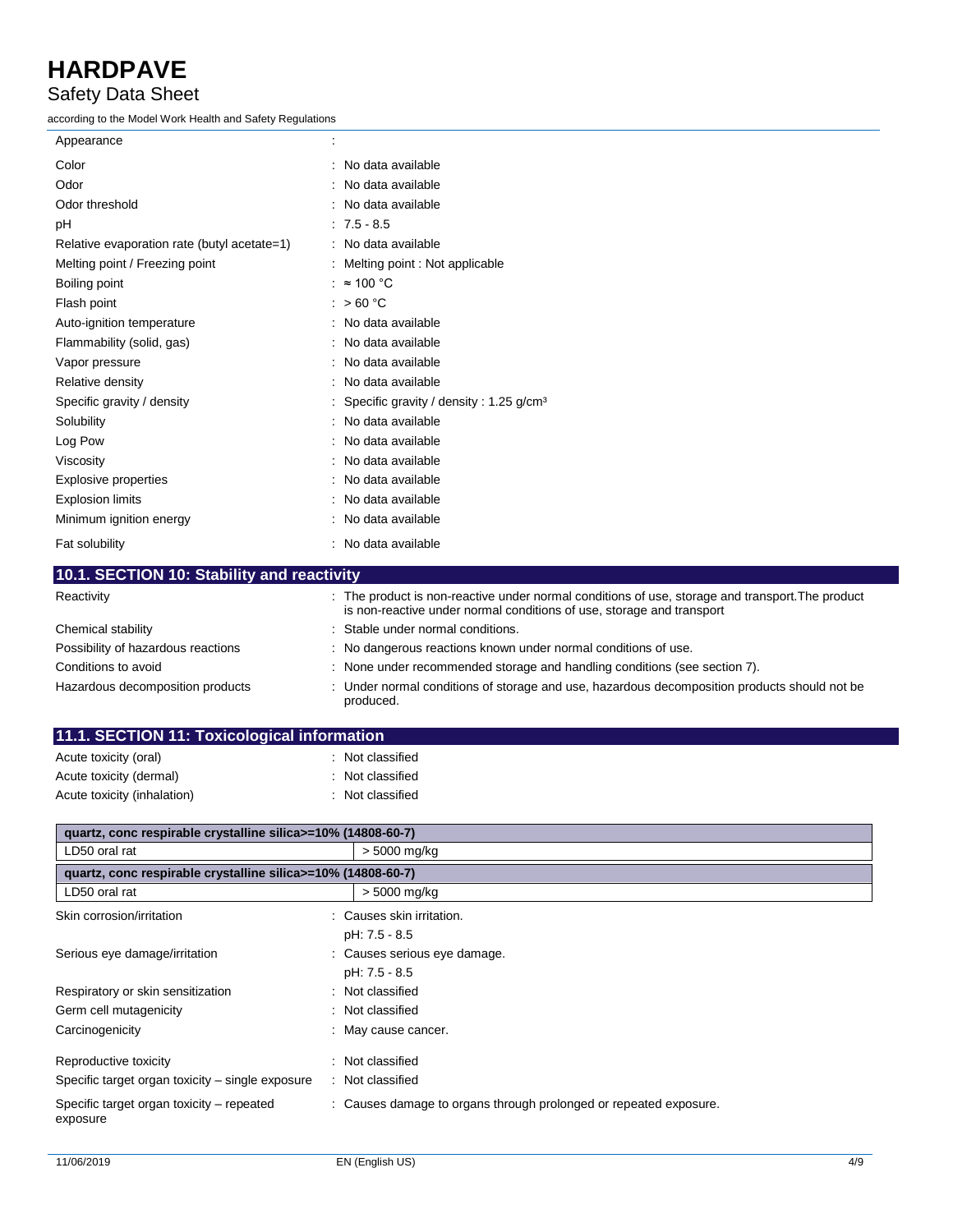### Safety Data Sheet

according to the Model Work Health and Safety Regulations

| Aspiration hazard                                                   | : Not classified                                                                                                                                          |
|---------------------------------------------------------------------|-----------------------------------------------------------------------------------------------------------------------------------------------------------|
| <b>HARDPAVE</b>                                                     |                                                                                                                                                           |
| Specific gravity / density                                          | 1.25 $q/cm3$                                                                                                                                              |
| <b>SECTION 12: Ecological information</b>                           |                                                                                                                                                           |
| Information relevant for GHS classification is available on request | According to the National Code of Practice for the Preparation of Material Safety Data Sheets, Environmental classification information is not mandatory. |
| 12.1.<br><b>Ecotoxicity</b>                                         |                                                                                                                                                           |
| Ecology - general                                                   | : The product is not considered harmful to aquatic organisms nor to cause long-term adverse<br>effects in the environment.                                |
| Aquatic acute                                                       | : Not classified                                                                                                                                          |
| Aquatic chronic                                                     | : Not classified                                                                                                                                          |
| ammonia, conc=2%, aqueous solution (1336-21-6)                      |                                                                                                                                                           |
| Log Pow                                                             | $-1.14$                                                                                                                                                   |
| $84-9)$                                                             | mixture of: 5-chloro-2-methyl-2H-isothiazol-3-one [EC no. 247-500-7] and 2-methyl-2H -isothiazol-3-one [EC no. 220-239-6] (3:1) (55965-                   |
| LC50 fish 1                                                         | 0.28 mg/l (LC50; 96 h; Lepomis macrochirus)                                                                                                               |
| EC50 Daphnia 1                                                      | 0.16 mg/l (EC50; 48 h; Daphnia magna)                                                                                                                     |
| Throchold limit algand                                              | 0.018 mg/l (EC50: 72 b. Peaudokirchnerialla subcapitata)                                                                                                  |

| Threshold limit algae 1                               | 0.018 mg/l (EC50; 72 h; Pseudokirchneriella subcapitata)                                                                                            |  |
|-------------------------------------------------------|-----------------------------------------------------------------------------------------------------------------------------------------------------|--|
| iron(II,III) oxide (1317-61-9)                        |                                                                                                                                                     |  |
| LC50 fish 1                                           | > 1000 mg/l (LC50; 48 h; Leuciscus idus)                                                                                                            |  |
| pentapotassium triphosphate (13845-36-8)              |                                                                                                                                                     |  |
| LC50 fish 1                                           | > 800 mg/l (LC50; 48 h; Leuciscus idus)                                                                                                             |  |
| tetrapotassium pyrophosphate, anhydrous (7320-34-5)   |                                                                                                                                                     |  |
| LC50 fish 1                                           | > 750 mg/l (LC50; 48 h)                                                                                                                             |  |
| dipotassium hydrogen phosphate, anhydrous (7758-11-4) |                                                                                                                                                     |  |
| LC50 fish 1                                           | > 900 mg/l (LC50; 48 h; Leuciscus idus)                                                                                                             |  |
| magnesium nitrate (10377-60-3)                        |                                                                                                                                                     |  |
| LC50 fish 1                                           | 1378 mg/l (LC50; Equivalent or similar to OECD 203; 96 h; Poecilia reticulata; Static system;<br>Fresh water: Read-across)                          |  |
| EC50 Daphnia 1                                        | 490 mg/l (EC50; 48 h; Daphnia magna)                                                                                                                |  |
| Log Pow                                               | -0.61 (Estimated value)                                                                                                                             |  |
| Threshold limit algae 1                               | > 1700 mg/l (EC50; 10 days; Nitzschia closterium)                                                                                                   |  |
|                                                       |                                                                                                                                                     |  |
| copper(II) nitrate (3251-23-8)                        |                                                                                                                                                     |  |
| LC50 fish 2                                           | 0.25 mg/l (LC50; 96 h)                                                                                                                              |  |
| EC50 other aquatic organisms 1                        | 0.085 mg/l (336 h; Selenastrum capricornutum)                                                                                                       |  |
| BCF fish 1                                            | 200 - 667 (BCF)                                                                                                                                     |  |
| BCF other aquatic organisms 1                         | 471 (BCF; 168 h; Daphnia magna)                                                                                                                     |  |
| BCF other aquatic organisms 2                         | 2400 (BCF; 168 h; Daphnia magna)                                                                                                                    |  |
| 4-nonylphenol, branched, ethoxylated (127087-87-0)    |                                                                                                                                                     |  |
| EC50 Daphnia 1                                        | 1000 mg/l (LC50; 48 h; Crustacea)                                                                                                                   |  |
| zinc oxide (1314-13-2)                                |                                                                                                                                                     |  |
| EC50 Daphnia 2                                        | 0.33 - 0.66 mg/l (LC50; Equivalent or similar to OECD 202; 48 h; Daphnia magna; Static<br>system; Fresh water; Read-across)                         |  |
| Log Pow                                               | 1.53 (Estimated value)                                                                                                                              |  |
| Log Koc                                               | log Koc, 2.2; Literature study                                                                                                                      |  |
| Threshold limit algae 1                               | 0.136 mg/l (IC50; OECD 201: Alga, Growth Inhibition Test; 72 h; Pseudokirchneriella<br>subcapitata; Static system; Fresh water; Experimental value) |  |

| dibutyl phthalate (84-74-2)    |                                                     |
|--------------------------------|-----------------------------------------------------|
| LC50 fish 1                    | $0.85$ ppm (LC50; 96 h)                             |
| EC50 Daphnia 2                 | 3.1 - 3.8 mg/l (EC50; 48 h)                         |
| EC50 other aquatic organisms 1 | 9 mg/l (48 h; Scenedesmus subspicatus; Growth rate) |
| BCF fish 1                     | 12 (BCF)                                            |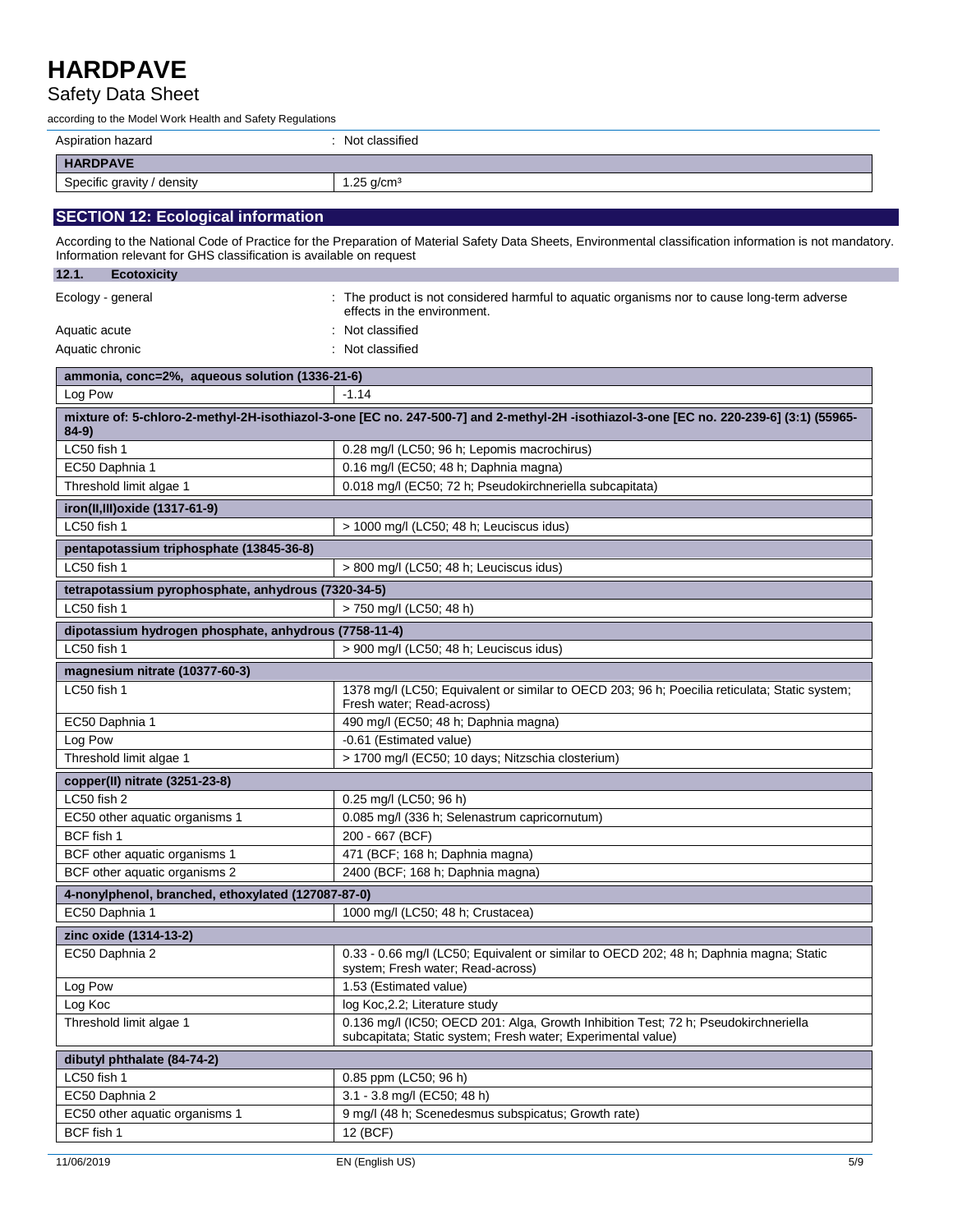### Safety Data Sheet

according to the Model Work Health and Safety Regulations

| dibutyl phthalate (84-74-2)                                  |                                                                                                                                               |  |
|--------------------------------------------------------------|-----------------------------------------------------------------------------------------------------------------------------------------------|--|
| BCF fish 2                                                   | 117 (BCF)                                                                                                                                     |  |
| BCF other aquatic organisms 1                                | 22 - 42 (BCF)                                                                                                                                 |  |
| BCF other aquatic organisms 2                                | 5000 (BCF; 72 h)                                                                                                                              |  |
| Log Pow                                                      | $3.23 - 5.6$                                                                                                                                  |  |
| 2,2,4-trimethyl-1,3-pentanediol monoisobutyrate (25265-77-4) |                                                                                                                                               |  |
| LC50 fish 1                                                  | 30 mg/l (LC50; 96 h; Pimephales promelas)                                                                                                     |  |
| EC50 Daphnia 1                                               | 147.8 mg/l (EC50; 48 h)                                                                                                                       |  |
| Log Pow                                                      | 3.47 (Experimental value)                                                                                                                     |  |
| Threshold limit algae 2                                      | 18.4 mg/l (EC50; 72 h)                                                                                                                        |  |
| carbon black (1333-86-4)                                     |                                                                                                                                               |  |
| LC50 fish 1                                                  | > 1000 mg/l (LC50; OECD 203: Fish, Acute Toxicity Test; 96 h; Brachydanio rerio)                                                              |  |
| LC50 fish 2                                                  | 1000 mg/l (LC0; OECD 203: Fish, Acute Toxicity Test; 96 h; Brachydanio rerio; Semi-static<br>system; Fresh water; Experimental value)         |  |
| EC50 Daphnia 1                                               | > 5600 mg/l (EC50; OECD 202: Daphnia sp. Acute Immobilisation Test; 24 h; Daphnia magna;<br>Static system; Fresh water)                       |  |
| Threshold limit algae 1                                      | > 10000 mg/l (EC50; OECD 201: Alga, Growth Inhibition Test; 72 h; Scenedesmus<br>subspicatus; Static system; Fresh water; Experimental value) |  |
| titanium(IV) oxide (13463-67-7)                              |                                                                                                                                               |  |
| EC50 Daphnia 1                                               | > 100 mg/l (LC50; Equivalent or similar to OECD 202; 48 h; Daphnia magna; Static system;<br>Fresh water; Weight of evidence)                  |  |
| Threshold limit algae 1                                      | 61 mg/l (EC50; Other; 72 h; Pseudokirchneriella subcapitata; Static system; Fresh water;<br>Experimental value)                               |  |
| polyethylene glycol monooleate (9004-96-0)                   |                                                                                                                                               |  |
| EC50 Daphnia 1                                               | 170 mg/l (EC50; 48 h)                                                                                                                         |  |
| diethylene glycol (111-46-6)                                 |                                                                                                                                               |  |
| LC50 fish 1                                                  | > 5000 ppm (LC50; 24 h)                                                                                                                       |  |
| EC50 Daphnia 1                                               | > 10000 mg/l (EC50; 24 h)                                                                                                                     |  |
| BCF fish 1                                                   | 100 (BCF; Other; 3 days; Leuciscus melanotus; Static system; Fresh water; Experimental<br>value)                                              |  |
| Log Pow                                                      | -1.98 (Calculated; Other)                                                                                                                     |  |
| Log Koc                                                      | Koc, SRC PCKOCWIN v1.66; 1; Calculated value; log Koc; SRC PCKOCWIN v1.66; 0;<br>Calculated value                                             |  |
| C.I. pigment blue 15 (147-14-8)                              |                                                                                                                                               |  |
| LC50 fish 2                                                  | > 500 mg/l (LC50; 96 h)                                                                                                                       |  |
| BCF fish 1                                                   | $<$ 11 (BCF)                                                                                                                                  |  |
| Log Pow                                                      | 6.6                                                                                                                                           |  |
| talc (14807-96-6)                                            |                                                                                                                                               |  |
| LC50 fish 1                                                  | > 100 g/l (LC50; 24 h; Brachydanio rerio)                                                                                                     |  |
| titanium(IV) oxide (13463-67-7)                              |                                                                                                                                               |  |
| EC50 Daphnia 1                                               | > 100 mg/l (LC50; Equivalent or similar to OECD 202; 48 h; Daphnia magna; Static system;<br>Fresh water; Weight of evidence)                  |  |
| Threshold limit algae 1                                      | 61 mg/l (EC50; Other; 72 h; Pseudokirchneriella subcapitata; Static system; Fresh water;<br>Experimental value)                               |  |
| iron(III) oxide (1309-37-1)                                  |                                                                                                                                               |  |
| LC50 fish 1                                                  | > 1000 mg/l (LC50; 48 h)                                                                                                                      |  |
| chromium(III) oxide (1308-38-9)                              |                                                                                                                                               |  |
| LC50 fish 1                                                  | > 2.9 µg/l (LC50; ISO 7346-1; 96 h; Danio rerio; Static system; Fresh water; Experimental<br>value)                                           |  |
| BCF fish 1                                                   | 260 - 800 (BCF; Lepomis macrochirus)                                                                                                          |  |
| BCF other aquatic organisms 1                                | 116 (BCF)                                                                                                                                     |  |
| BCF other aquatic organisms 2                                | 86 (BCF)                                                                                                                                      |  |
| Threshold limit algae 1                                      | > 848.6 mg/l (EC50; OECD 201: Alga, Growth Inhibition Test; 72 h; Desmodesmus<br>subspicatus; Static system; Fresh water; Read-across)        |  |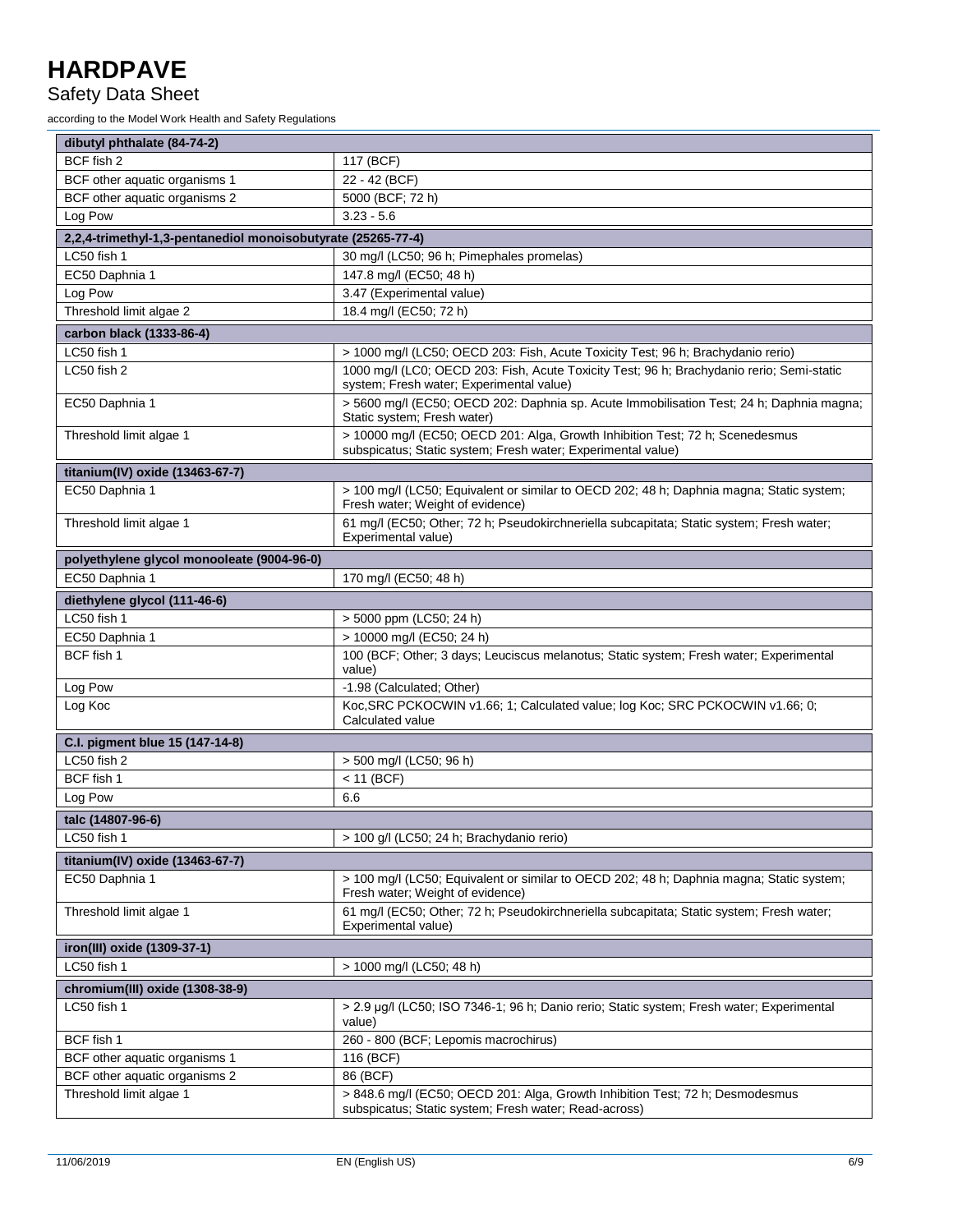#### Safety Data Sheet

according to the Model Work Health and Safety Regulations

| quartz, conc respirable crystalline silica>=10% (14808-60-7) |                                                                                                                                               |
|--------------------------------------------------------------|-----------------------------------------------------------------------------------------------------------------------------------------------|
| LC50 fish 1                                                  | $> 500$ mg/l                                                                                                                                  |
| EC50 Daphnia 1                                               | $> 300$ mg/l                                                                                                                                  |
| quartz, conc respirable crystalline silica>=10% (14808-60-7) |                                                                                                                                               |
| LC50 fish 1                                                  | $> 500$ mg/l                                                                                                                                  |
| EC50 Daphnia 1                                               | $>$ 300 mg/l                                                                                                                                  |
| iron(III) oxide (1309-37-1)                                  |                                                                                                                                               |
| LC50 fish 1                                                  | > 1000 mg/l (LC50; 48 h)                                                                                                                      |
| barium sulfate (7727-43-7)                                   |                                                                                                                                               |
| EC50 Daphnia 1                                               | 32 mg/l (EC50; 48 h)                                                                                                                          |
| BCF fish 1                                                   | 68.4 (BCF; Lepomis macrochirus)                                                                                                               |
| Threshold limit algae 1                                      | ≥1.92, NOEC; OECD 201: Alga, Growth Inhibition Test; 72 h; Pseudokirchneriella subcapitata;<br>Static system; Fresh water; Experimental value |
| iron(II,III) oxide (1317-61-9)                               |                                                                                                                                               |
| LC50 fish 1                                                  | > 1000 mg/l (LC50; 48 h; Leuciscus idus)                                                                                                      |
| C.I. pigment green 7 (1328-53-6)                             |                                                                                                                                               |
| BCF fish 1                                                   | 0.51 - 74 mg/l (BCF)                                                                                                                          |

#### **12.2. Persistence and degradability**

| ammonia, conc=2%, aqueous solution (1336-21-6)               |                                                                                                                                                                |
|--------------------------------------------------------------|----------------------------------------------------------------------------------------------------------------------------------------------------------------|
| Persistence and degradability                                | Readily biodegradable in water. Ozonation in water. Biodegradable in the soil. No (test)data<br>on mobility of the components available. Ozonation in the air. |
| Biochemical oxygen demand (BOD)                              | Not applicable                                                                                                                                                 |
| Chemical oxygen demand (COD)                                 | Not applicable                                                                                                                                                 |
| ThOD                                                         | Not applicable                                                                                                                                                 |
| quartz, conc respirable crystalline silica>=10% (14808-60-7) |                                                                                                                                                                |
| Persistence and degradability                                | Biodegradability: not applicable.                                                                                                                              |
| Biochemical oxygen demand (BOD)                              | Not applicable                                                                                                                                                 |
| Chemical oxygen demand (COD)                                 | Not applicable                                                                                                                                                 |
| <b>ThOD</b>                                                  | Not applicable                                                                                                                                                 |
| quartz, conc respirable crystalline silica>=10% (14808-60-7) |                                                                                                                                                                |
| Persistence and degradability                                | Biodegradability: not applicable.                                                                                                                              |
| Biochemical oxygen demand (BOD)                              | Not applicable                                                                                                                                                 |
| Chemical oxygen demand (COD)                                 | Not applicable                                                                                                                                                 |
| <b>ThOD</b>                                                  | Not applicable                                                                                                                                                 |
| 12.3.<br><b>Bioaccumulative potential</b>                    |                                                                                                                                                                |

| ammonia, conc=2%, aqueous solution (1336-21-6) |                                   |
|------------------------------------------------|-----------------------------------|
| Log Pow                                        | See section 12.1 on ecotoxicology |
| Bioaccumulative potential                      | Bioaccumulation: not applicable.  |

**12.4. Mobility in soil**

| ammonia, conc=2%, aqueous solution (1336-21-6) |                                       |  |
|------------------------------------------------|---------------------------------------|--|
| Log Pow                                        | See section 12.1 on ecotoxicology     |  |
| 12.5.<br>Other adverse effects                 |                                       |  |
| Ozone                                          | : Not classified                      |  |
| Other adverse effects                          | : No additional information available |  |
| <b>HARDPAVE</b>                                |                                       |  |
| Fluorinated greenhouse gases                   | False                                 |  |
| ammonia, conc=2%, aqueous solution (1336-21-6) |                                       |  |
| Fluorinated greenhouse gases                   | False                                 |  |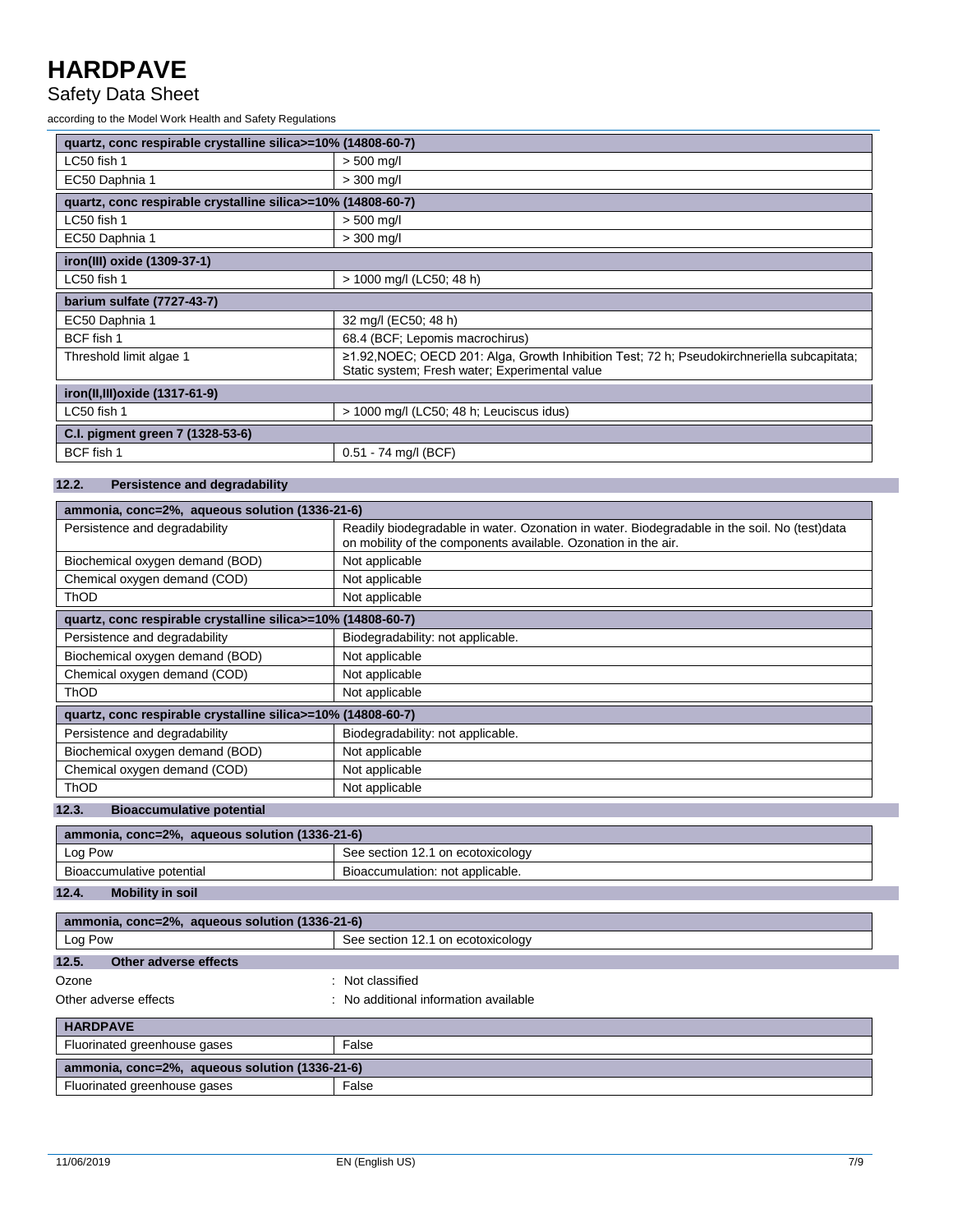### Safety Data Sheet

according to the Model Work Health and Safety Regulations

| distillates (petroleum), solvent-refined heavy paraffinic (64741-88-4) |                                                                                                                        |  |
|------------------------------------------------------------------------|------------------------------------------------------------------------------------------------------------------------|--|
| Fluorinated greenhouse gases                                           | False                                                                                                                  |  |
|                                                                        |                                                                                                                        |  |
| quartz, conc respirable crystalline silica>=10% (14808-60-7)           |                                                                                                                        |  |
| Fluorinated greenhouse gases                                           | False                                                                                                                  |  |
|                                                                        |                                                                                                                        |  |
| quartz, conc respirable crystalline silica>=10% (14808-60-7)           |                                                                                                                        |  |
| Fluorinated greenhouse gases                                           | False                                                                                                                  |  |
| <b>SECTION 13: Disposal considerations</b>                             |                                                                                                                        |  |
| Waste treatment methods                                                | : Dispose of contents/container in accordance with licensed collector's sorting instructions.                          |  |
|                                                                        |                                                                                                                        |  |
| <b>SECTION 14: Transport information</b>                               |                                                                                                                        |  |
| 14.1.<br><b>UN number</b>                                              |                                                                                                                        |  |
| Not regulated for transport                                            |                                                                                                                        |  |
| 14.2.<br><b>Proper Shipping Name - Addition</b>                        |                                                                                                                        |  |
| Not applicable                                                         |                                                                                                                        |  |
| 14.3.<br><b>Transport hazard class(es)</b>                             |                                                                                                                        |  |
| <b>ADG</b>                                                             |                                                                                                                        |  |
| Transport hazard class(es) (ADG)                                       | : Not applicable                                                                                                       |  |
|                                                                        |                                                                                                                        |  |
| <b>IMDG</b>                                                            |                                                                                                                        |  |
| Transport hazard class(es) (IMDG)                                      | : Not applicable                                                                                                       |  |
| <b>IATA</b>                                                            |                                                                                                                        |  |
| Transport hazard class(es) (IATA)                                      | : Not applicable                                                                                                       |  |
|                                                                        |                                                                                                                        |  |
| 14.4.<br><b>Packing group</b>                                          |                                                                                                                        |  |
| Packing group (ADG)                                                    | : Not applicable                                                                                                       |  |
| Packing group (IMDG)                                                   | : Not applicable                                                                                                       |  |
| Packing group (IATA)                                                   | : Not applicable                                                                                                       |  |
| 14.5.<br><b>Environmental hazards</b>                                  |                                                                                                                        |  |
| Marine pollutant                                                       | : No                                                                                                                   |  |
|                                                                        |                                                                                                                        |  |
| Special precautions for user<br>14.6.                                  |                                                                                                                        |  |
| Specific storage requirement                                           | : No data available                                                                                                    |  |
| Shock sensitivity                                                      | : No data available                                                                                                    |  |
| 14.7.<br><b>Additional information</b>                                 |                                                                                                                        |  |
| Other information                                                      | : No supplementary information available                                                                               |  |
| Transport by road and rail                                             |                                                                                                                        |  |
| Not applicable                                                         |                                                                                                                        |  |
| <b>Transport by sea</b>                                                |                                                                                                                        |  |
| Not applicable                                                         |                                                                                                                        |  |
|                                                                        |                                                                                                                        |  |
| Air transport<br>Not applicable                                        |                                                                                                                        |  |
| 14.8.<br><b>Hazchem or Emergency Action Code</b>                       |                                                                                                                        |  |
| Hazchemcode                                                            | : Not applicable                                                                                                       |  |
|                                                                        |                                                                                                                        |  |
| <b>SECTION 15: Regulatory information</b>                              |                                                                                                                        |  |
| 15.1.                                                                  | Safety, health and environmental regulations/legislation specific for the substance or mixture                         |  |
|                                                                        | Listed on the AICS (the Australian Inventory of : Listed on the AICS (the Australian Inventory of Chemical Substances) |  |

Chemical Substances)